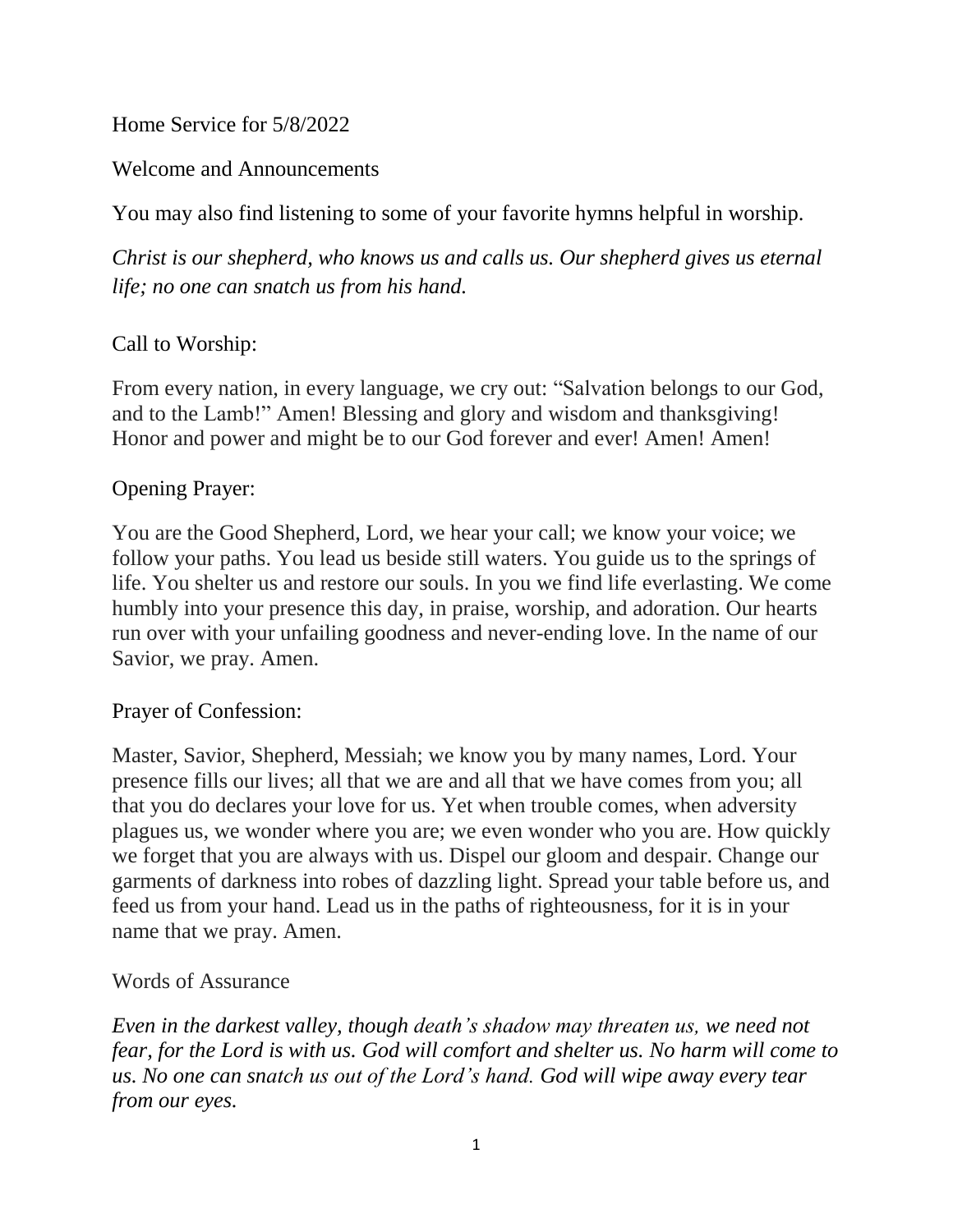Read Psalm 23

The LORD *is* my shepherd; I shall not  $^{[a]}$  $^{[a]}$  $^{[a]}$  want. <sup>2</sup> He makes me to lie down in  $\mathbb{E}$  green pastures; He leads me beside the  $[6]$ still waters. **<sup>3</sup>** He restores my soul; He leads me in the paths of righteousness For His name's sake. <sup>4</sup> Yea, though I walk through the valley of the shadow of death, I will fear no evil; For You *are* with me; Your rod and Your staff, they comfort me. **<sup>5</sup>** You prepare a table before me in the presence of my enemies; You anoint my head with oil; My cup runs over. **6** Surely goodness and mercy shall follow me All the days of my life; And I will  $\left[\frac{d}{dx}\right]$  well in the house of the LORD [\[e\]](https://www.biblegateway.com/passage/?search=Psalm+23&version=NKJV#fen-NKJV-14242e) Forever.

Prayers of the People:

*Help us to move beyond the "sampler" prayer so often found printed on pillows, on wall hangings: "The Lord is my Shepherd." Help us to understand what those words truly mean, O Lord. We can count on you. You are the one who holds our lives, guides our steps, comforts and sustains us. You want for us the lush greenness of verdant pastures and the alluring draw of still waters; yet you know that our lives will not be smooth; there will be rough times. We can count on you, Lord. We can place our trust in you. Help us to feel the power of the Psalmist's words: "Even though I walk through the valley of the shadow of death, I will fear no evil, for you are with me." Nothing can trouble, nothing can threaten. You are with us. As we reach out in love and service to others, remind us that the work we do in your name, with love and compassion, is an echo of your tender mercy and loving care. Strengthen us and give us enthusiasm to follow the Shepherd all the days of our lives. AMEN.*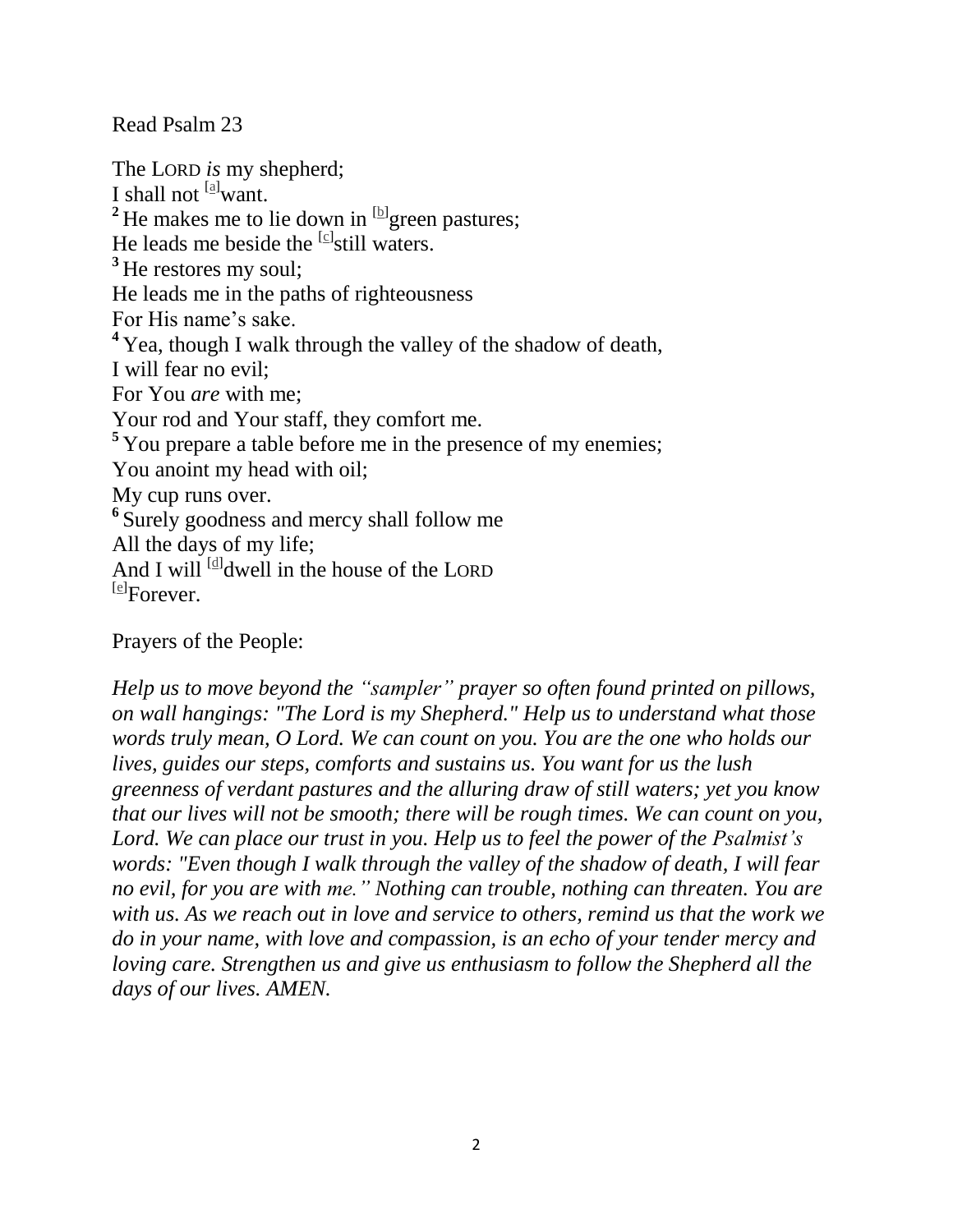# Lord's Prayer

Our Father, who art in heaven, hallowed be Thy name. Thy Kingdom come, Thy will be done, on earth as it is in heaven. Give us this day, our daily bread. And forgive us our trespasses, as we forgive those who trespass against us. And lead us not into temptation, but deliver us from evil. For Thine is The kingdom, and the power and the glory forever and ever. AMEN

Read the Lesson: Acts 9:36-43

In Joppa there was a disciple named Tabitha (in Greek her name is Dorcas); she was always doing good and helping the poor.<sup>37</sup> About that time she became sick and died, and her body was washed and placed in an upstairs room. **<sup>38</sup>** Lydda was near Joppa; so when the disciples heard that Peter was in Lydda, they sent two men to him and urged him, "Please come at once!"

<sup>39</sup> Peter went with them, and when he arrived he was taken upstairs to the room. All the widows stood around him, crying and showing him the robes and other clothing that Dorcas had made while she was still with them.

**<sup>40</sup>** Peter sent them all out of the room; then he got down on his knees and prayed. Turning toward the dead woman, he said, "Tabitha, get up." She opened her eyes, and seeing Peter she sat up. **<sup>41</sup>** He took her by the hand and helped her to her feet. Then he called for the believers, especially the widows, and presented her to them alive. **<sup>42</sup>** This became known all over Joppa, and many people believed in the Lord. <sup>43</sup> Peter stayed in Joppa for some time with a tanner named Simon.

Read the Epistle Lesson: Revelation 7:9-17

After this I looked, and there before me was a great multitude that no one could count, from every nation, tribe, people and language, standing before the throne and before the Lamb. They were wearing white robes and were holding palm branches in their hands. <sup>10</sup> And they cried out in a loud voice:

"Salvation belongs to our God,

who sits on the throne,

and to the Lamb."

**<sup>11</sup>** All the angels were standing around the throne and around the elders and the four living creatures. They fell down on their faces before the throne and worshiped God, <sup>12</sup> saying:

"Amen!

Praise and glory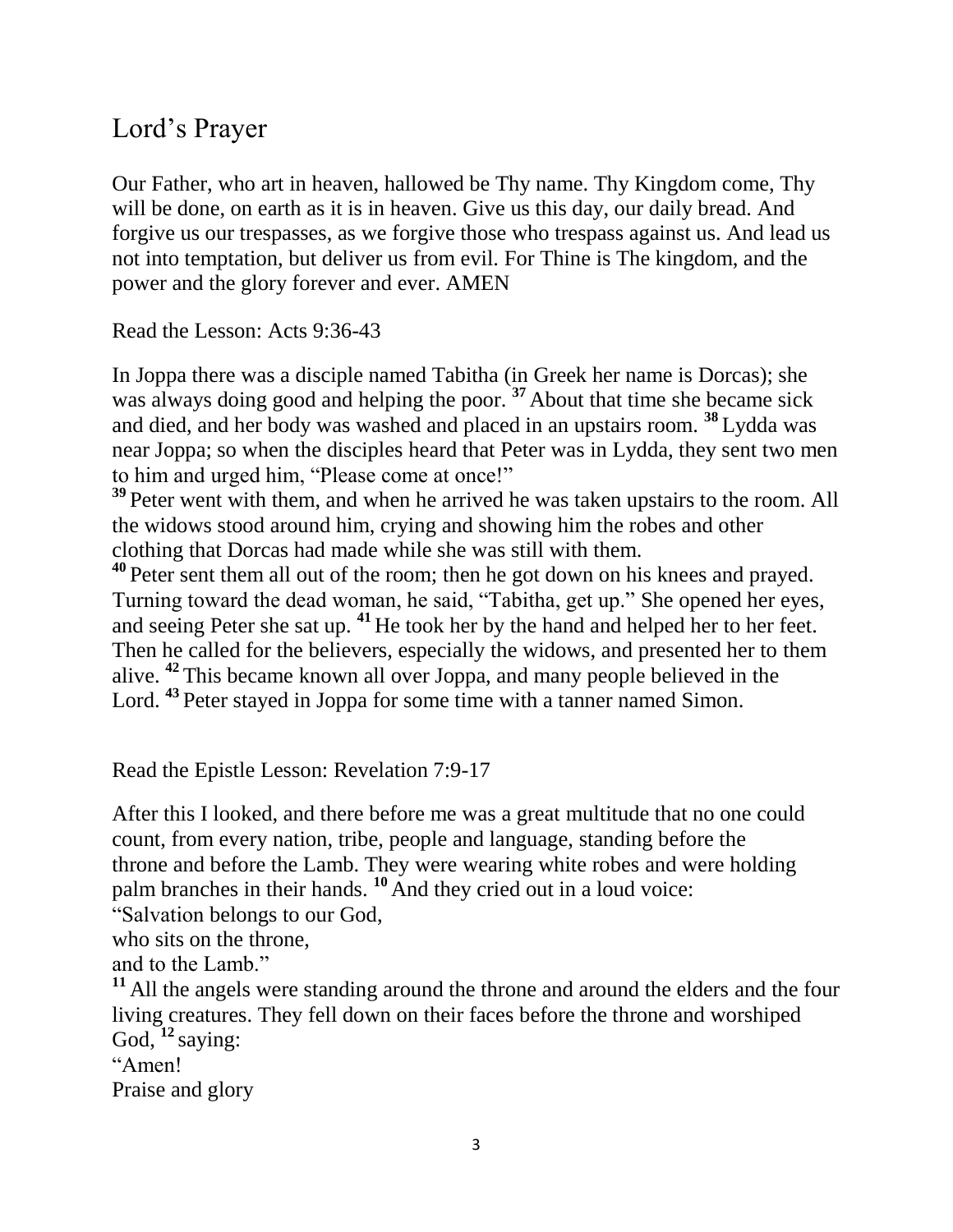and wisdom and thanks and honor

and power and strength

be to our God for ever and ever.

Amen!"

**<sup>13</sup>** Then one of the elders asked me, "These in white robes—who are they, and where did they come from?"

<sup>14</sup> I answered, "Sir, you know."

And he said, "These are they who have come out of the great tribulation; they have washed their robes and made them white in the blood of the Lamb. **<sup>15</sup>** Therefore, "they are before the throne of God

and serve him day and night in his temple;

and he who sits on the throne

will shelter them with his presence.

<sup>16</sup> 'Never again will they hunger;

never again will they thirst.

The sun will not beat down on them,'[\[a\]](https://www.biblegateway.com/passage/?search=Revelation+7%3A9-17&version=NIV#fen-NIV-30827a)

nor any scorching heat.

<sup>17</sup> For the Lamb at the center of the throne will be their shepherd;

'he will lead them to springs of living water.'<sup>[\[b\]](https://www.biblegateway.com/passage/?search=Revelation+7%3A9-17&version=NIV#fen-NIV-30828b)</sup>

'And God will wipe away every tear from their eyes.'<sup>[\[c\]](https://www.biblegateway.com/passage/?search=Revelation+7%3A9-17&version=NIV#fen-NIV-30828c)</sup>"

Read the Gospel Lesson: John 10:22-30

Then came the Festival of Dedication<sup>[\[a\]](https://www.biblegateway.com/passage/?search=John+10%3A22-30&version=NIV#fen-NIV-26504a)</sup> at Jerusalem. It was winter, <sup>23</sup> and Jesus was in the temple courts walking in Solomon's Colonnade. **<sup>24</sup>** The Jews who were there gathered around him, saying, "How long will you keep us in suspense? If you are the Messiah, tell us plainly."

**<sup>25</sup>** Jesus answered, "I did tell you, but you do not believe. The works I do in my Father's name testify about me, <sup>26</sup> but you do not believe because you are not my sheep. **<sup>27</sup>** My sheep listen to my voice; I know them, and they follow me. **<sup>28</sup>** I give them eternal life, and they shall never perish; no one will snatch them out of my hand. <sup>29</sup> My Father, who has given them to me, is greater than all<sup>[\[b\]](https://www.biblegateway.com/passage/?search=John+10%3A22-30&version=NIV#fen-NIV-26511b)</sup>; no one can snatch them out of my Father's hand. **<sup>30</sup>** I and the Father are one."

Message

Today is Mother's Day, the fourth Sunday of Easter, and is also called Good Shepherd Sunday in some churches. For this is the Sunday that we set aside in the church year to celebrate that Jesus is our Good Shepherd and we are His sheep.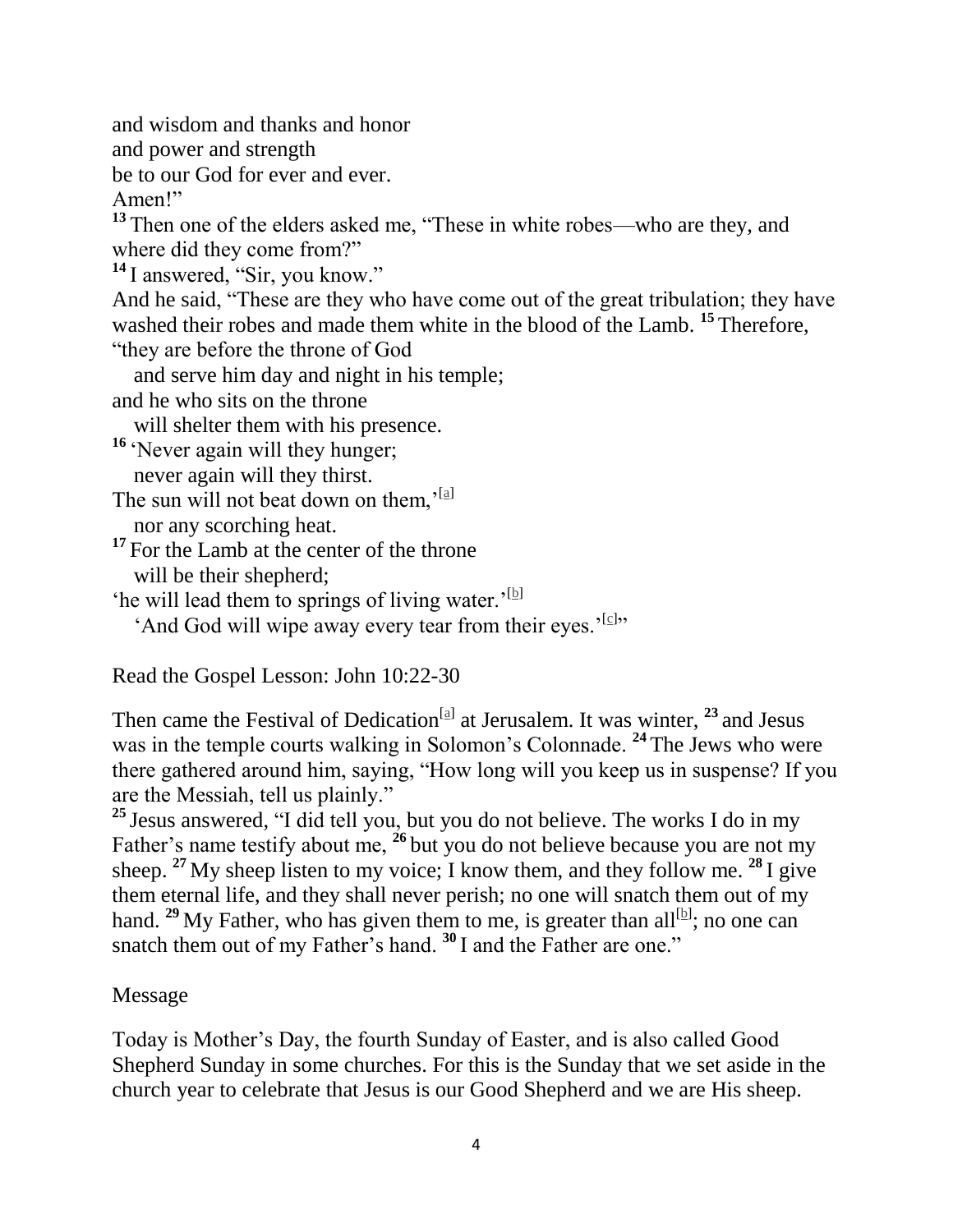Some days the hardest thing for me to believe is that I am good enough to be a believer, especially when you look at what God expects of believers. In his letter to the Corinthians, Paul wrote that: Love is patient, love is kind. It does not envy, it does not boast, it is not proud. It is not rude, it is not self-seeking, it is not easily angered, it keeps no record of wrongs. Love does not delight in evil but rejoices with the truth. It always protects, always trusts, always hopes, always perseveres. (1 Corinthians 13:4-7) These are signs of love. But when I look at myself, do I see myself as always trusting, always hoping, and always persevering? I have to admit when I am totally honest I fall humanly short of that standard. So how do I know I really am one of Jesus' sheep?

In today's Gospel, the Jews wanted to know who Christ was. Was He really the Shepherd? The Jews wanted to know if Jesus was really claiming to be the Messiah or not. Instead of answering the question who He was immediately, Jesus answered the question by asking them: "who are YOU?" Were they sheep seeking the Shepherd? As you listen to this sermon; Jesus poses this same question of you. Why are you here? Who are you? Are you the sheep that you claim to be?

What's the first sign of a sheep? Jesus said, My sheep listen to my voice. Do we listen? God's Word says that faith comes from HEARING the message. (Romans 10:17) Faith is being sure of what we hope for, certain of what we DON'T SEE." (Hebrews 11:1) Throughout Revelation Jesus continues to say, "he who has EARS let him HEAR what the Spirit says!"

The first key sign as to whether or not you are a sheep is whether you are willing to listen to the Word of the Lord or not. The problem with the Jews who came to Jesus is that they didn't really come to listen to Jesus' voice, but to stone him to death. They didn't come to listen, but to find something to convict Jesus of. You see, it's not enough just to come to Christ and demand Him to tell you what you want to know. You need to be willing to listen to what He has to say to you.

More often than not, we don't approach our Lord in this manner. We all know someone that tries to tell us something, but we really don't want to hear them. We have learned how to tune them out, because we don't want to hear it, so even when we did hear the person, we really didn't listen. That's how we all too often approach God's Word. We'll listen when it's convenient. We'll listen when we have the energy. We'll listen when we want to. But when God's Word tells us something that we don't want to hear; that we don't want to believe, then we somehow have trained ourselves to sleepwalk through it as if God never said it or as if He really wasn't talking to us. In reality, the problem is that we don't like to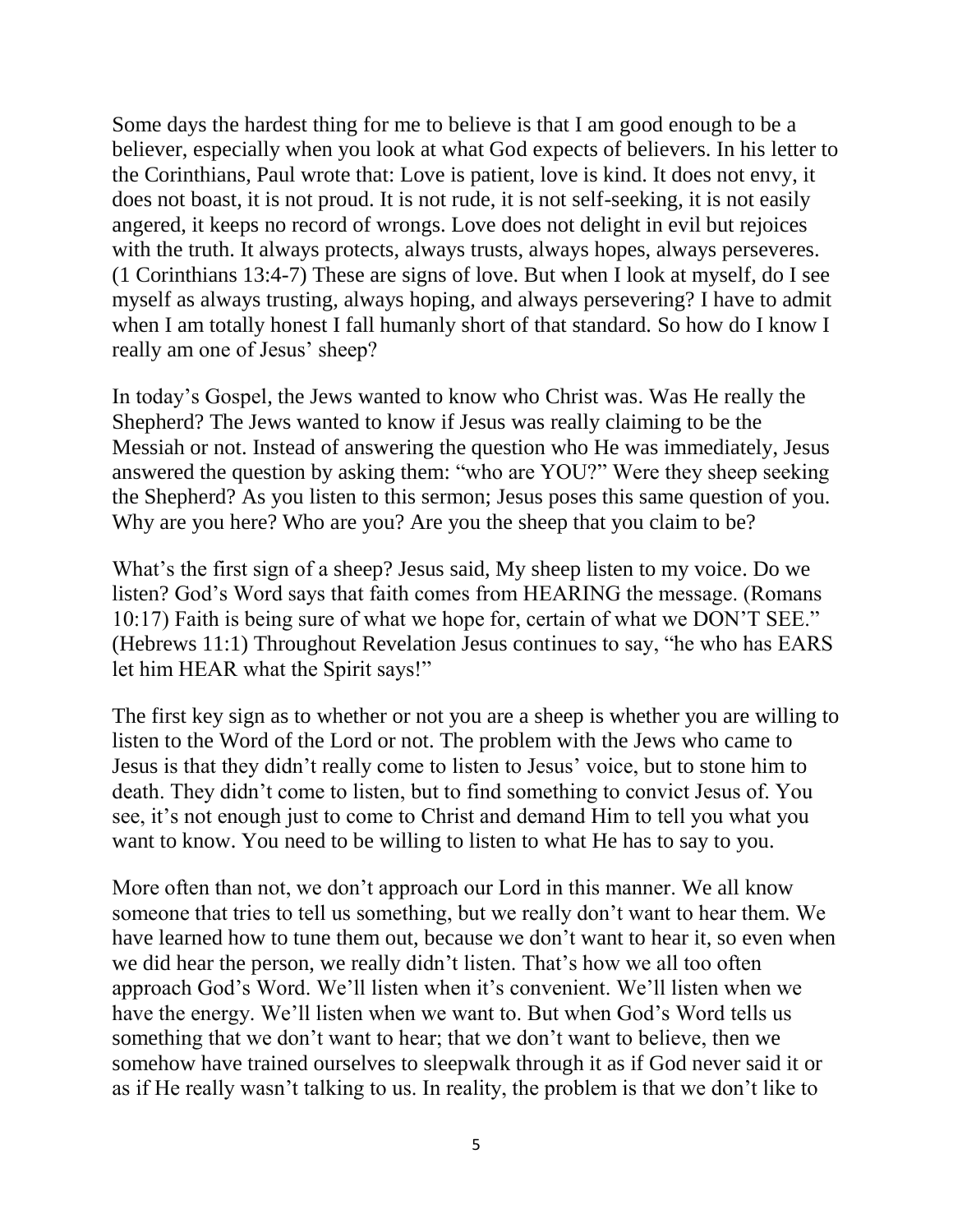hear God talk about our sins. We don't like to hear about a holy God who punishes sins. So many people don't listen to it. They go to places that only talk about how special they are and how important they are. They gloss over the Bible parts that talk about sin and punishment and perfection and hell. It's no different than the Jews who approached Jesus with their own agenda. It doesn't work that way. If you're really a sheep, you need to be willing to really listen to what Christ has to say about Himself and about YOU, no matter what it is. You can't open up the Bible and say, "I will only believe what agrees with me." That's not the sign of a true sheep.

Throughout the Scriptures there are examples of some people who truly did come to listen to what Jesus had to say. The rich young ruler is one example. With some background in the Word of God - he felt like he was on the right path. In his mind, he had been an obedient son. He hadn't committed adultery with anyone, murdered anyone, or stole anyone's property. Yet he still didn't quite feel confident that he was on the right path. So he came to Jesus and asked him, "good teacher, what must I do to inherit eternal life?" (Luke 18:18) He really wanted to know, for he came to listen. He also heard what Jesus had to say for it was loud and clear. Jesus said to him, "You still lack one thing. Sell everything you have and give to the poor, and you will have treasure in heaven. Then come, follow me." (Lk 18:22) The rich young ruler heard what Jesus had to say, but it was too difficult. So what did he do? At this the man's face fell. He went away sad, because he had great wealth. (Mk 10:22) The young man was willing to listen, but not to follow. This is the second sign of a true sheep. My sheep listen to my voice; I know them, and they follow me.

Psalm 23 shows us a picture of the Good Shepherd leading his sheep into green pastures with running water. It's such a tranquil scene. But following the Shepherd isn't always such an easy assignment. Look at the history of the Bible. God led the Israelites into a desert for 40 years. He led Paul on three missionary journeys, where he was shipwrecked, stoned, beaten and imprisoned. Psalm 23 has the Good Shepherd leading his sheep through the valley of the shadow of death. This isn't a good place for sheep to be traveling, not good at all.

The true sign of a sheep is one who is willing to follow, even through the valley of the shadow of death. Sheep are so trusting that they don't really think about where they're going. They're so enamored with their Shepherd's voice that they're willing to follow him ANYWHERE! Are you a sheep? Are you willing to follow?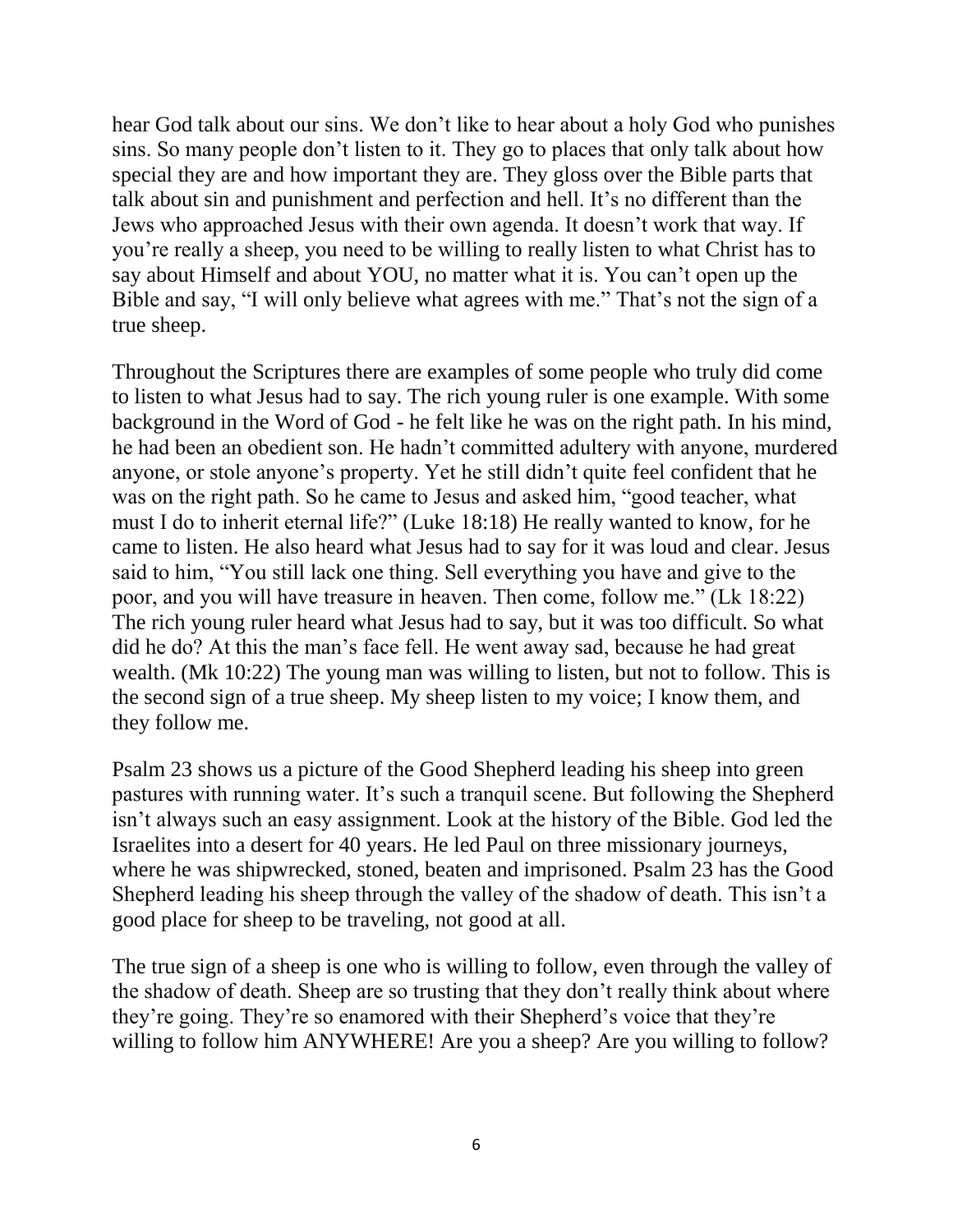So who is our Shepherd? Jesus says: "My Father has given them (the sheep) to me." Being a part of Jesus' flock isn't dependent on what we do, but what the Father does. The sheep don't find the shepherd; they are given to Jesus by the Father. Then Jesus points us to Himself, the Shepherd. The Good Shepherd has not only risked His life, but has given His life for us. The great message of salvation on this Sunday is that the Good Shepherd rescued us; not with a great display of power, but by becoming a weak and lowly, by becoming human just like us.

Jesus says to us, "I am the good shepherd; I know my sheep and my sheep know me, just as the Father knows me and I know the Father, and I lay down my life for the sheep. (John 10:14-15)

Today, the Good Shepherd has another message for His sheep. He says, "I know you're weak. I know you're afraid to walk through that valley. I know it's scary. But I want you to know something. I am your Shepherd. I have died for you. But now I am alive! I have risen from the dead, and I will give you eternal life, and you shall never perish; no one can snatch you out of my hand. My Father, who has given you to me, is greater than all; no one can snatch you out of my Father's hand." The strength of the sheep is not in their ability to hear or follow, but in the voice and leadership and the powerful hands of the Shepherd. Yes, we're weak. Yes, we don't follow as well as we should. Yet Jesus says to us, "come to me, all you who are weary and heavy laden, and I will give you rest! I'll lead you beside springs of living water!" That's where He wants us to find our comfort.

Since Jesus is the Shepherd, He wants those who are willing to listen and follow wherever he tells to go. Whether you see yourself as a sheep or not, Jesus declares to you through faith in Him that you are His precious sheep, that He will never let go of. You are precious in his sight, so precious that He'll never let go of you, His precious little lambs.

The resurrected Christ is our one true shepherd; the good shepherd spoken of by the psalmist, who leads God's flock through fear and trials to rest beside still waters. Christ is the shepherd spoken of in John's Gospel and in the book of Revelations; the one who leads God's flock to springs of eternal life, and who wipes away every tear. Christ is our shepherd, and when we hear and follow the call of our shepherd, we belong to God's flock. No one can snatch us from God's hand. Amen!